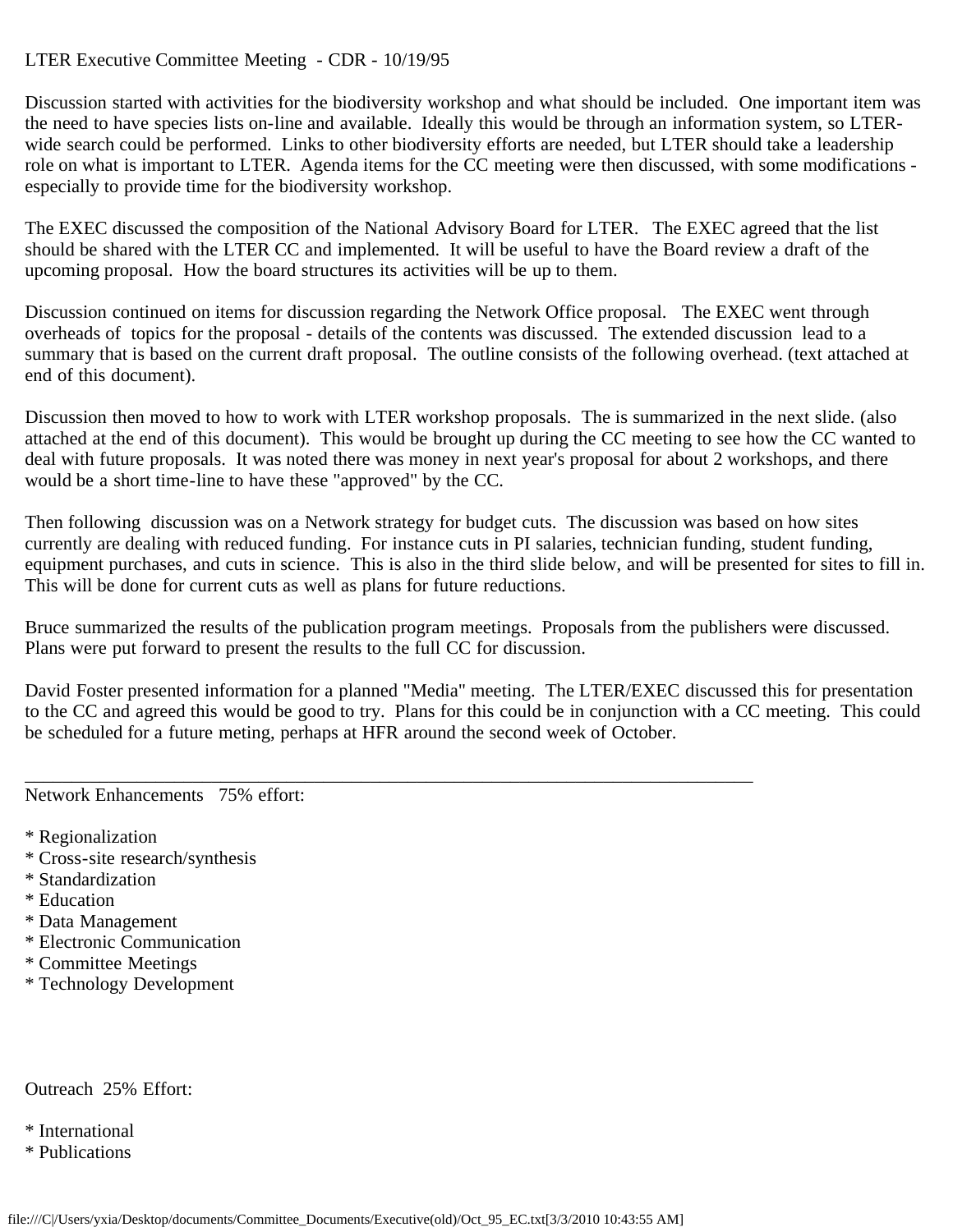- \* Interagency
- \* Institutional
- \* Electronic Communication
- \* NSF liaison

Workshop Proposals

LTER workshop support based on the following criteria:

- \* Consortium proposal from at least 3 sites for workshop topic (3 pages)
- \* All sites should be informed for possible participation
- \* Data survey
- \* Products Identified
- \* Presented/proposed at LTER/CC meeting
- \* Final Decision by LTER/EXEC

Categories affected by recent LTER budget reduction: Currently Implemented

Principal Investigator salaries

Equipment

Post-doc

Students

Technician

Science Program

**Subcontracts** 

Materials and Supplies

LTER CC Meeting Agenda - CDR - October 21-22, 1995

Saturday:

8:00-11:00am \* NSF Report - Scott Collins (15 min) \* Review of Publisher's Proposals - Hayden (45 min)

- \* Technology Committee Report Bowser (15 min)
- \* Data Managers Report/Network Information System Porter (15 min)
- \* Network Office Proposal (90 min)

1:30 -3:30pm \* Workshop Reports (20 min) X-Roots - Bledsoe